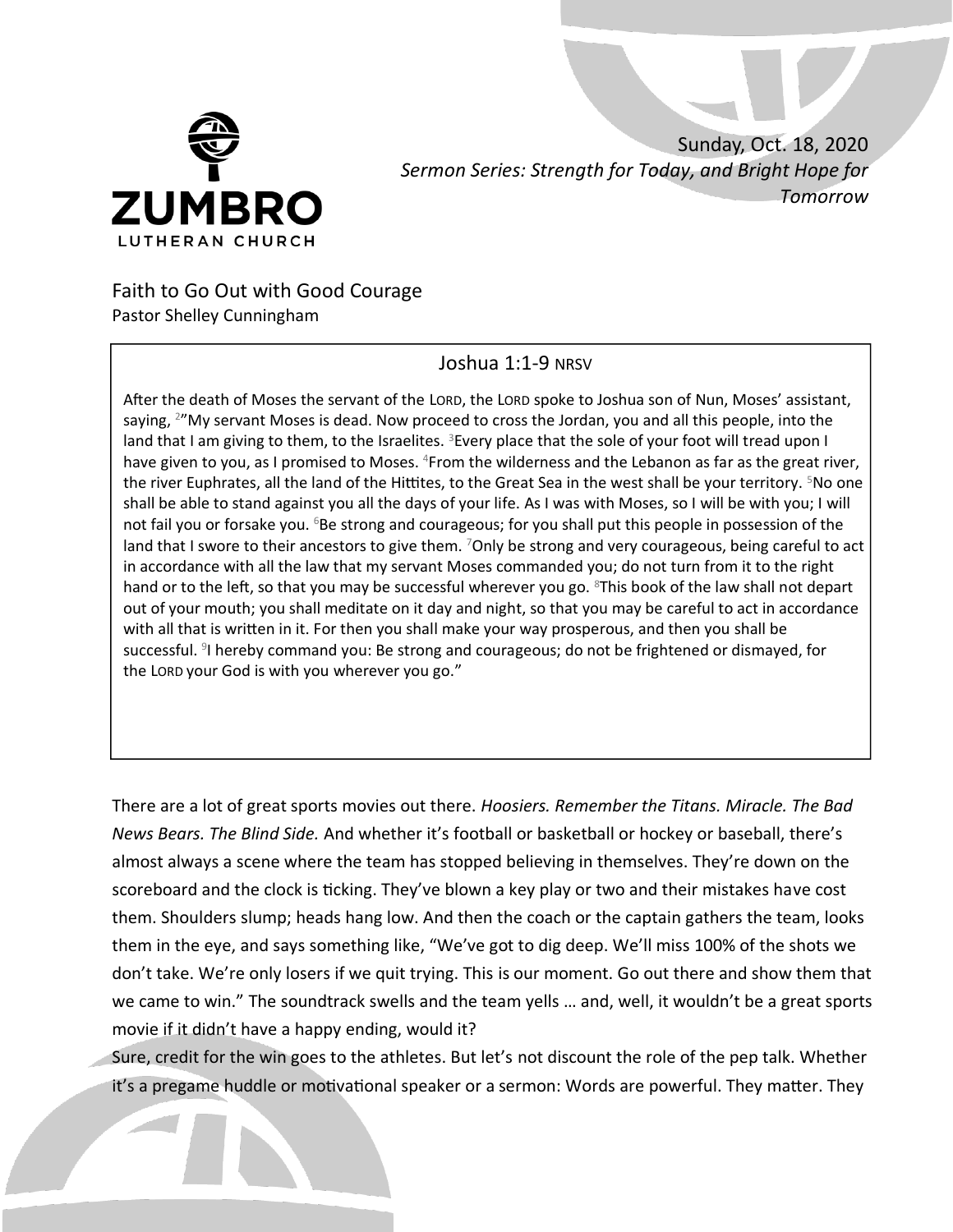can build confidence and inspire action. And who couldn't use a little more of that these days? God's words to Joshua would fit right in a locker room huddle. After 40 long years, the people are finally on the cusp of reaching the promised land … and he's the guy who's going to lead them across the finish line. Except, he's more like the 3<sup>rd</sup> string quarterback than the captain of the team. It was Moses who'd gotten them this far. Moses stood up to Pharaoh, Moses brought them through the wilderness, Moses negotiated and communicated directly with the Lord. This was to be Moses' moment … except Moses' mistakes had cost him, and he'd died before seeing his dream fulfilled. Not only was Joshua an untested leader, this land God had promised them wasn't exactly empty. There were people living there – lots of them, with cities and armies and no plans to vacate the premises for a bunch of nomads.

But God gives Joshua the boost he needs: Be strong and courageous. Be strong and very courageous. Do not be afraid or discouraged. I will be with you wherever you go. So what words are giving you a boost these days?

There's certainly a lot to tune out – negative ads and campaign rhetoric and a tsunami of alarming news about the environment and the economy and our country's public health. But where are you finding words that make remind you to be strong and brave? This fall at Zumbro we're leaning into words found in the prayer of good courage, part of Matins and Vespers in the old green hymnal: *Lord, you have called your servants into ventures of which we cannot see the ending, by paths as yet untrodden, through perils unknown. Give us faith to go out with good courage, not knowing where we are going, but only that your hand is leading us and your love supporting us. In Jesus' name, Amen.*

I like this prayer. It's not flashy or motivational. It's quiet. Realistic. Humble. Hopeful. It places the future squarely in God's hands. We don't know where we are going, it says, but we trust that you are taking us there. We don't know what we will need, but we believe that you will help us. This prayer doesn't ask for a victory or a blessing or success. Just the faith to be brave. Is that enough?

In these times, I think so. I think it's more than enough, actually. See, leaders are often celebrated for their vision, their wisdom, and their strategy. But ultimately what they need is the good courage to keep going.

As a church, that's what we're praying for today. Like so many of you, we're still making a lot of plans in pencil. As we look to the future we're trying to budget carefully, while recognizing that it is your generosity that makes our ministry possible. In a time when in-person gatherings still feel so far off, we know the personal connections we can make are exponentially important for sustaining our community. And even though we're all tired – as leaders and as a country – we trust in Jesus' promises to share our load and give us rest.